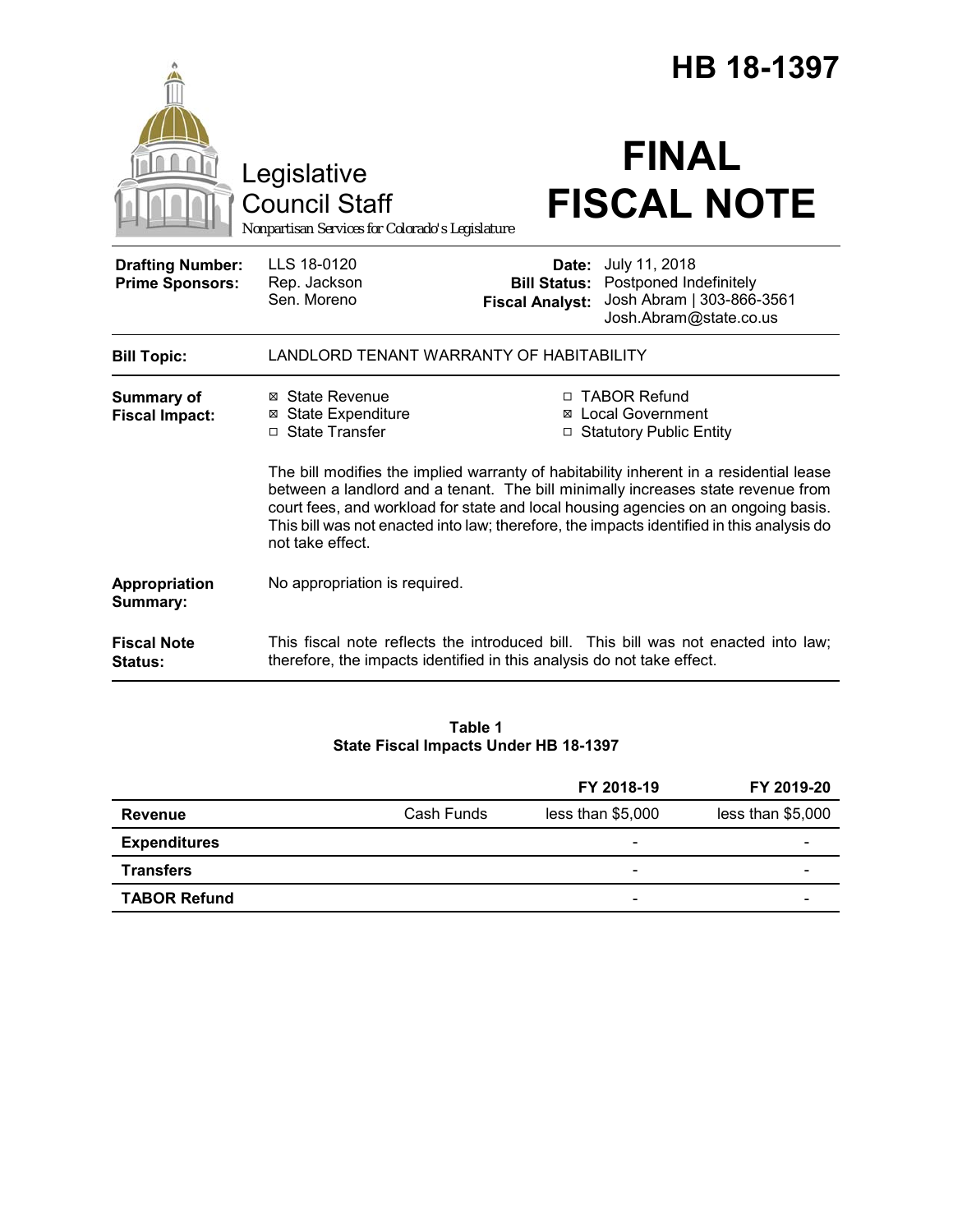July 11, 2018

#### **Summary of Legislation**

Under current law, a landlord is deemed to warrant that a residential property is fit for human habitation as part of every rental agreement between a landlord and a tenant. This is referred to as a warranty of habitability. This bill:

- modifies the conditions for a breach of the warranty, the method for notifying a landlord of problems with the premises, and time lines for the landlord to address defective conditions;
- under certain circumstances, allows a tenant to deduct from subsequent rent payments the cost to repair defective conditions caused by a breach of the warranty of habitability;
- permits a county court, including a small claims court, to provide injunctive relief for a breach of the warranty of habitability, and repeals the current law requirement that a tenant notify a local government prior to seeking an injunction; and
- modifies the current law prohibition on retaliation for a tenant's alleging a breach to specify damages and remove presumptions.

#### **State Revenue**

The bill permits a tenant to seek a civil ruling in county courts in the Judicial Department and will generate state cash fund revenue from filing fees, currently about \$97 per case filed in county court and about \$225 per case filed in district court. Total new revenue in any fiscal year is anticipated to be less than \$5,000.

# **TABOR Impact**

This bill increases state revenue from fees, which will increase the amount of money required to be refunded under TABOR for FY 2018-19 and FY 2019-20. A TABOR refund obligation is not expected for the current FY 2017-18.

Since the bill increases the TABOR refund obligation without a corresponding change in General Fund revenue, the amount of money available in the General Fund for the budget will decrease by an identical amount. State revenue subject to TABOR is not estimated for years beyond FY 2019-20.

# **State Expenditures**

The Division of Housing in the Department of Local Affairs provides rental assistance statewide through local housing authorities and non-profit service organizations. The bill will minimally increase workload in the division to update information sources and provide guidance concerning the law to clients and partner service agencies. This effort does not require additional appropriations.